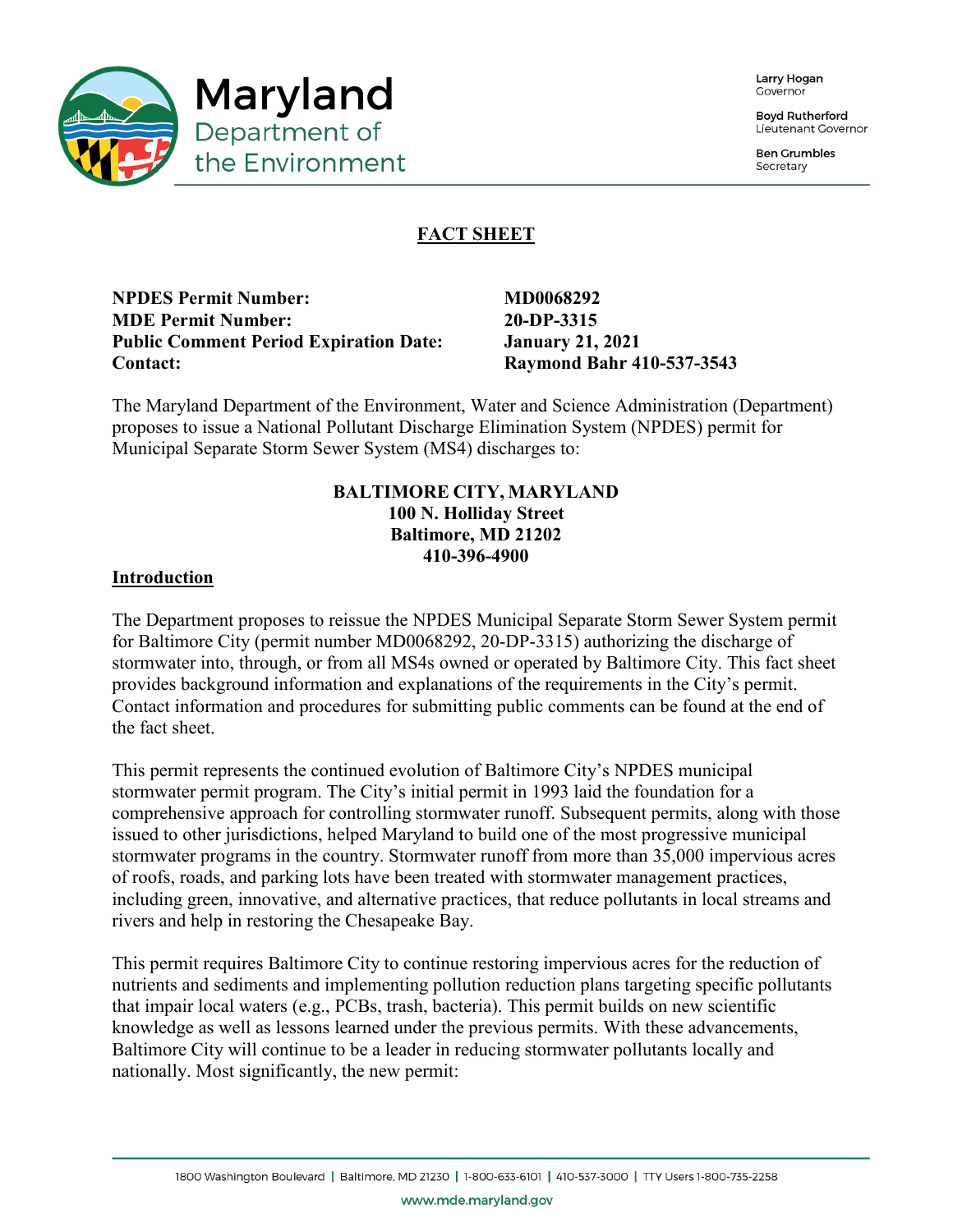- Incorporates Baltimore City's implementation of stormwater best management practices (BMPs) for impervious acre restoration using the City's MS4 Restoration and total maximum daily load (TMDL) Watershed Implementation Plan;
- Establishes annual impervious acre restoration benchmarks throughout the five-year permit;
- Provides incentives to implement green stormwater infrastructure to increase the use of natural filters and BMPs that provide a climate resiliency co-benefit;
- Strengthens the illicit discharge detection and elimination (IDDE) program by requiring the permittee to submit a process to prioritize the selection of outfalls for field screening and a plan and schedule for screening outfalls to the Department for review and approval;
- Requires IDDE coordination with other MS4s for conducting cross-jurisdictional investigations to track and respond to the source of an illicit discharge;
- Increases the use of good housekeeping and pollution prevention plans for additional City-owned properties to have a greater impact on stormwater prevention at key industrial areas;
- Improves winter management of deicing and anti-icing materials to further reduce chlorides, a pollutant of emerging concern;
- Leverages monitoring resources by providing the City the opportunity to participate in a pooled monitoring program; and
- Updates the *Accounting for Stormwater Wasteload Allocations and Impervious Acres Treated, Guidance for National Pollutant Discharge Elimination System Stormwater Permits* (2020 Accounting Guidance), which incorporates the Phase 6 Chesapeake Bay Watershed Model, new and updated BMPs approved by the Chesapeake Bay Program (CBP) expert panels, and nutrient trading. The 2020 Accounting Guidance is accessible via the web link here:

[mde.maryland.gov/programs/water/stormwatermanagementprogram/pages/storm\\_gen\\_pe](https://mde.maryland.gov/programs/water/stormwatermanagementprogram/pages/storm_gen_permit.aspx) [rmit.aspx](https://mde.maryland.gov/programs/water/stormwatermanagementprogram/pages/storm_gen_permit.aspx)

Successful implementation of the permit is in part dependent upon the City administration of well-established State stormwater programs. Maryland has a long history of developing statewide programs to reduce stormwater pollution that focus on protecting and restoring local water quality and the Chesapeake Bay. Maryland was one of the first in the nation to pass its Erosion and Sediment Control Law in 1970 for the control of stormwater runoff from construction sites. Numerous updates to the law and corresponding regulations over the years have added new and more stringent practices, better designs, more volume management, and flexibility in implementation of controls for greater protection of Maryland's water resources.

The State's Stormwater Management Law, passed in 1982, requires the implementation of BMPs in order to maintain after development, as nearly as possible, the pre-development runoff conditions. Over the years, this program has undergone significant revisions and enhancements, including the Stormwater Management Act of 2007 (Act), which introduced for the first time, environmental site design (ESD) to the maximum extent practicable (MEP) on all new development and redevelopment projects. The approach focuses on using natural drainage patterns and vegetation, and non-structural and small-scale practices (e.g., green infrastructure,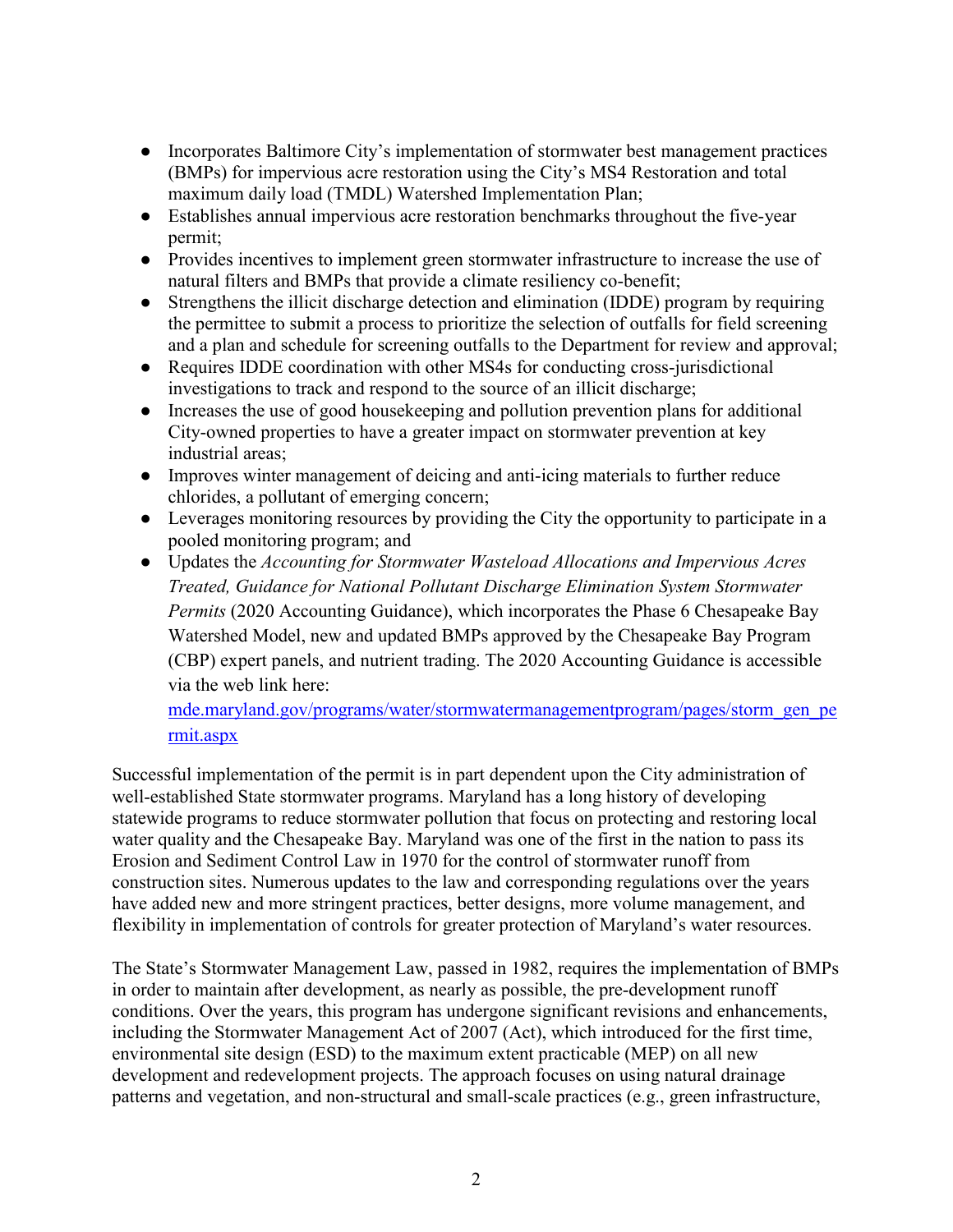low impact development, runoff reduction) that more effectively manage stormwater runoff at its source rather than the use of larger practices like retention ponds.

## **Permit Authority**

According to 40 Code of Federal Regulations (CFR) §122.26, owners or operators of large and medium MS4s must obtain an NPDES MS4 permit. In Maryland, this permit is a State permit subject to federal and State regulations. The Clean Water Act (CWA) and federal regulations provide the federal permit requirements. The Annotated Code of Maryland, Environment Article, Code of Maryland Regulations (COMAR), and policies and guidelines of the Department provide the State permitting requirements.

## **Permit History**

Baltimore City is classified as a large MS4. The City's initial NPDES MS4 permit was issued in 1993, and reissued in 1999, 2005, and 2013. In 1993, the City's initial permit laid the foundation for a comprehensive approach to controlling stormwater runoff. This was done by inventorying and mapping storm drain system infrastructure; identifying sources of pollution; monitoring storm events to evaluate chemical, biological, and physical stream responses; and enhancing existing management programs as well as establishing new ones.

During the second permit, the City evaluated urban runoff and water quality; prioritized watersheds in order to perform more detailed analyses and guide management implementation; and began to restore existing impervious areas. During the City's third and fourth permit terms, extensive restoration efforts continued, and technologies were implemented for new and redevelopment projects that incorporated ESD to the MEP. Furthermore, the City began the development and implementation of plans to address stormwater wasteload allocations (WLAs) established under U.S. Environmental Protection Agency (EPA) approved or established total TMDL estimates.

This permit represents another step forward for Baltimore City's NPDES municipal stormwater program and continues a long history when it comes to stormwater management. The City implemented a stormwater management program in 1984 that enabled the City to enter into the MS4 permitting program with practices in place. Baltimore City proposed a robust portfolio of programmatic, upland, and in-stream BMPs for this permit term, continuing its leadership by providing its citizens with healthier streams and helping the State to meet its Chesapeake Bay nutrient reduction goals.

## **Regulated Permit Area**

EPA defines "municipal separate storm sewer system" as "…a conveyance or system of conveyances (including roads with drainage systems, municipal streets, catch basins, curbs, gutters, ditches, human-made channels, or storm drains): (i) Owned or operated by a State, city, town, borough, county, parish, district, association, or other public body…having jurisdiction over disposal of sewage, industrial wastes, storm water, or other wastes…; (ii) Designed or used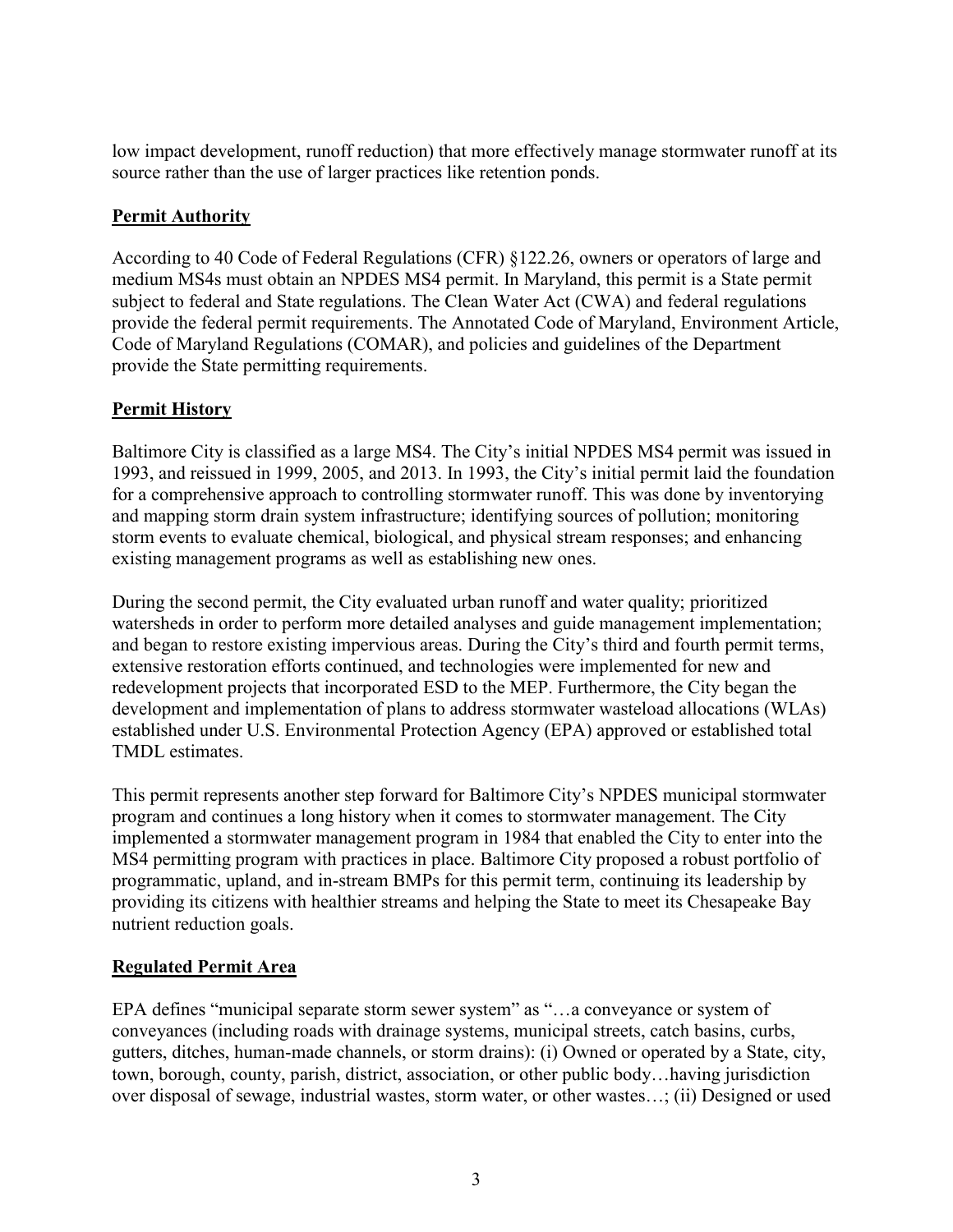for collecting or conveying storm water;" [40 CFR §122.26(b)(8)]. Under this definition, anywhere that a regulated jurisdiction "owns or operates" infrastructure that conveys runoff is covered under this NPDES MS4 permit.

The federal CWA amendments under 33 U.S.C. § 1342(p)(3)(B) adopt a flexible framework for permitting MS4 discharges in order to effectively control pollutants and improve water quality. Accordingly, the CWA specifies that permits for discharges from MS4s:

- May be issued on a system- or jurisdiction-wide basis;
- Shall include a requirement to effectively prohibit non-stormwater discharges into the storm sewers; and
- Shall require controls to reduce the discharge of pollutants to the maximum extent practicable, including management practices, control techniques and system, design and engineering methods, and such other provisions as the Administrator or the State determines appropriate for the control of such pollutants.

In addition, 40 CFR  $\S 122.26(a)(1)(v)$ , specifies that permit coverage may be granted on a system-wide or jurisdiction-wide basis to include areas where jurisdictions have control over land use decisions (see also 55 FR 48043 and 81 FR 89320). In accordance with this flexible permitting approach established under federal regulations and the CWA, the Department's regulatory framework for issuing MS4 permits is based on jurisdiction-wide coverage. This approach is consistent with the fact that specific permit provisions, such as erosion and sediment control and stormwater management programs, are administered under State statute as citywide requirements (see the Environment Article, §4-103 and §4-202, Annotated Code of Maryland; and COMAR 26.17.02.01 and .02). As an example, private development requires the City's approval for erosion and sediment control and stormwater management, and is subsequently inspected, maintained, and enforced under local authority. The City also owns or operates a road system that extends throughout the entire City and generates stormwater discharges. Therefore, the Department defines the regulated permit area as jurisdiction-wide in order to most effectively meet the goals and requirements under the CWA and thus, considers all provisions of this permit to apply to the geographic area of the City.

## **Stormwater System in Baltimore City**

Baltimore City's population declined from 620,961 in 2010 to an estimated 602,495 in 2018, according to the United States Department of Commerce's Census information. Baltimore City covers an area of 82 square miles and has approximately 1,359 "minor" outfalls and 350 "major" outfalls. Major outfalls are defined by 40 CFR §122.26 (b)(5) as:

- An outfall pipe with an internal diameter of 36 inches or greater; or
- A discharge from a single conveyance other than a circular pipe that drains fifty acres or more; or
- An outfall pipe with an internal diameter of 12 inches or greater that drains an area that includes land zoned for industrial use.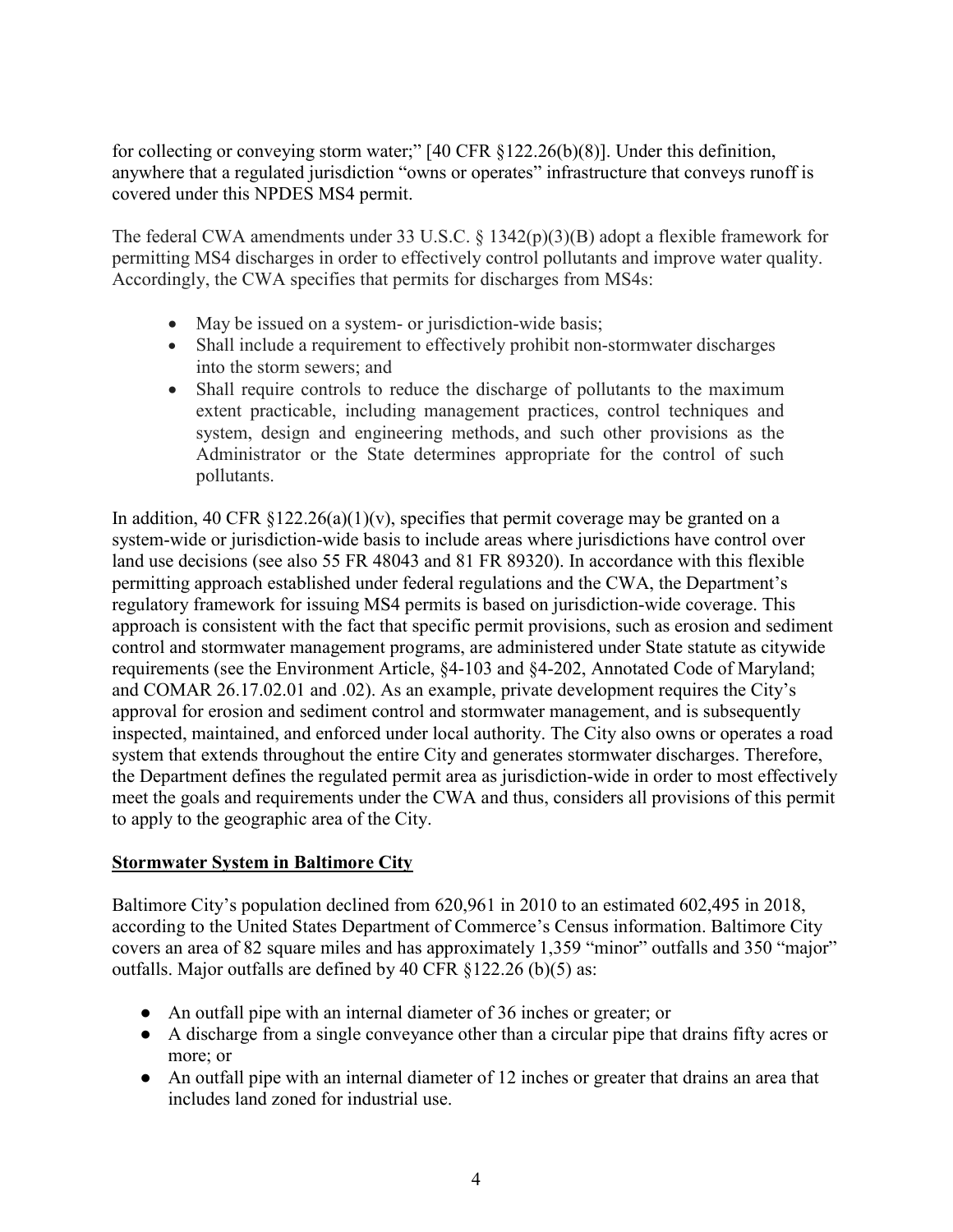Stormwater from these outfalls is discharged into the Patapsco/Back River Watershed basin, one of Maryland's ten major Chesapeake Bay tributary basins. Stream segments in these basins are impaired by sediments, nutrients, chlordane, PCBs, trash, and bacteria. TMDLs have been approved and stormwater WLAs established for portions of Gwynns Falls, Jones Falls, Herring Run, Baltimore Harbor, Back River, and the Patapsco River. A WLA is that part of an impairing pollutant's total allowable discharge that is attributed to regulated point sources. The list of TMDLs and WLAs applicable to Baltimore City is included as Appendix A of the permit. More information regarding approved TMDLs for Baltimore City can be found at: [mde.maryland.gov/programs/Water/TMDL/ApprovedFinalTMDLs/Pages/index.aspx](about:blank)

## **Maryland's NPDES Municipal Stormwater Permit Requirements**

The management, restoration, and monitoring programs required by this permit are designed to control stormwater discharges to the MEP. Public education and outreach, property management, and storm drain system IDDE programs reduce the input of pollutants to the City's storm drain systems. Erosion and sediment control and stormwater management programs control stormwater discharges from new and redevelopment through the implementation of BMPs. These management programs, integrated with stormwater restoration and monitoring, described in more detail below, provide a comprehensive and adaptive approach toward improving and restoring local water resources and the Chesapeake Bay.

In compliance with  $\frac{\{402(p)(3)(B)(iii)}{20}}$  of the CWA, MS4 permits must require stormwater controls to reduce the discharge of pollutants to the MEP and such other provisions as the Department determines appropriate for the control of such pollutants. Additionally, by regulation under 40 CFR §122.44, BMPs and programs implemented pursuant to this permit must be consistent with applicable stormwater WLAs developed under EPA established or approved TMDLs (see list of EPA approved TMDLs incorporated as Appendix A of the permit).

### **Management Programs**

## **Stormwater Management on New and Redevelopment**

This permit requires Baltimore City to continue the implementation of a stormwater management program in accordance with the Environment Article, Title 4, Subtitle 2, Annotated Code of Maryland [\(www.lexisnexis.com/hottopics/mdcode/\)](about:blank) and COMAR 26.17.02 [\(www.dsd.state.md.us/COMAR/subtitle\\_chapters/26\\_Chapters.aspx\)](about:blank). The law and regulations require that ESD be used to the MEP to manage runoff impacts associated with new and redevelopment. Maryland's stormwater regulations define ESD as "…using small-scale stormwater management practices, nonstructural techniques, and better site planning to mimic natural hydrologic runoff characteristics and minimize the impact of land development on water resources." Under this definition, ESD includes conserving natural features, minimizing impervious surfaces, slowing down runoff to promote infiltration and evapotranspiration, and using other approved nonstructural practices or innovative technologies.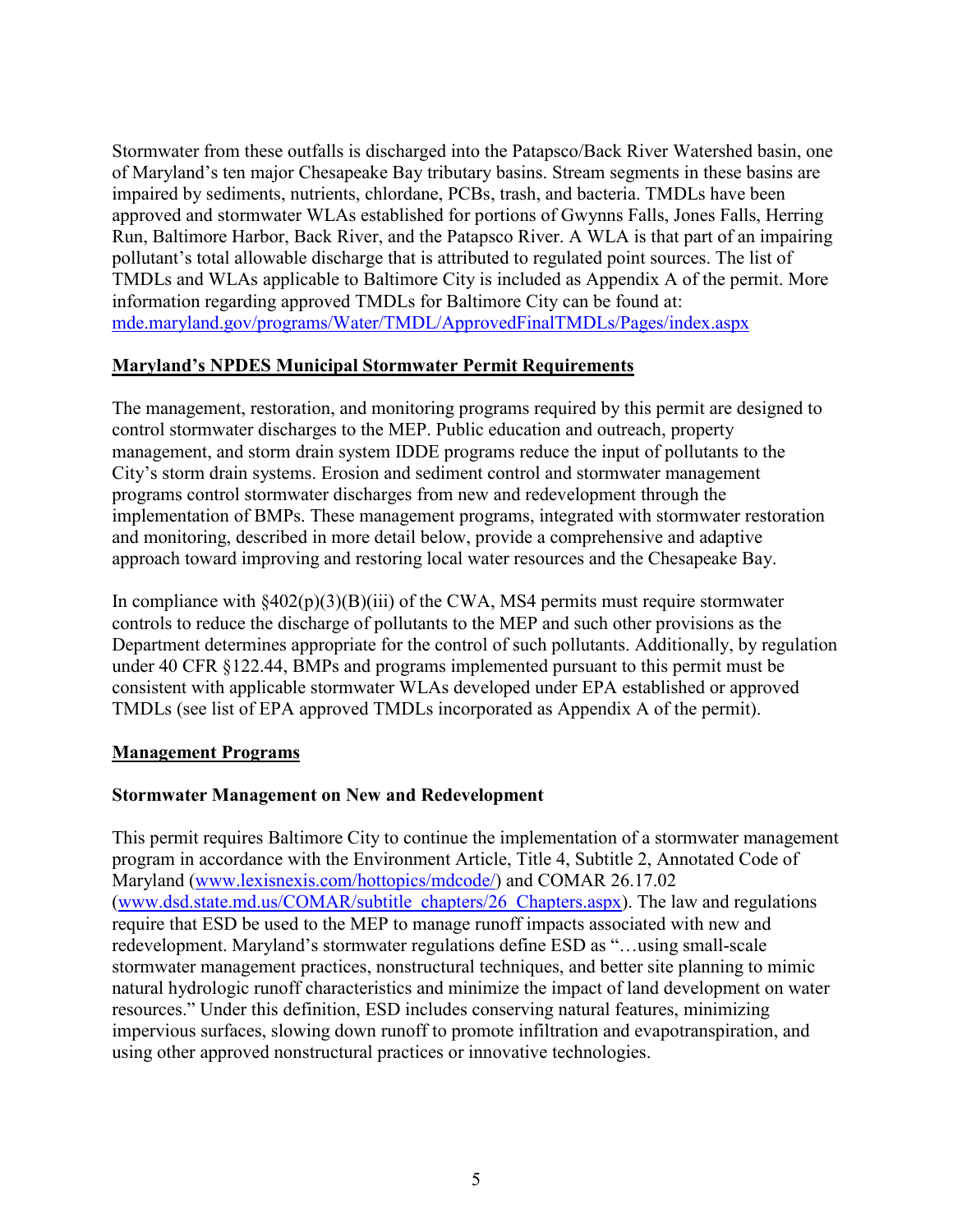The criteria for sizing ESD practices are based on capturing and retaining enough rainfall so that the runoff leaving a site is reduced to a level equivalent to a wooded site in good condition. The goal is to provide enough treatment using ESD practices to meet groundwater recharge requirements, provide water quality protection, and stream channel protection requirements by replicating woods in good condition for the 1-year, 24-hour rainfall event, or approximately 2.7 inches of rainfall over 24 hours. Managing the 1-year rainfall event on a site is equivalent to treating 98% of Maryland's average annual rainfall.

All jurisdictions in the State, including Baltimore City, are required to maintain and implement a stormwater management ordinance that is in compliance with the requirements of Maryland's stormwater management program. These requirements include ensuring the proper construction and maintenance of all stormwater management features through timely inspections of new ESD practices and structural stormwater management facilities. Long-term maintenance of BMPs is ensured through triennial inspections of completed ESD treatment systems and structural facilities. Maintenance procedures, including triennial inspection policies, are described in COMAR 26.17.02.11.

By following the conditions in its approved stormwater management ordinance, including mimicking natural hydrologic runoff characteristics, designing new projects to meet the woods in good condition criteria, and implementing ESD to the MEP, the City will be in compliance with this permit condition and with the requirements under 40 CFR  $122.26(d)(2)(iv)(2)$ . This includes post-construction stormwater management and also the accounting for growth strategy for new development described in "Maryland's Phase III Watershed Implementation Plan to Restore Chesapeake Bay by 2025" (Phase III WIP) that supports the Chesapeake Bay nutrient and sediment TMDLs.

## **Erosion and Sediment Control**

This permit requires Baltimore City to implement an erosion and sediment control program in accordance with the Environment Article, Title 4, Subtitle 1, Annotated Code of Maryland [\(www.lexisnexis.com/hottopics/mdcode/\)](about:blank) and COMAR 26.17.01 [\(www.dsd.state.md.us/COMAR/subtitle\\_chapters/26\\_Chapters.aspx\)](about:blank). By reference, this requires the City to ensure that all projects disturbing more than 5,000 square feet or 100 cubic yards have an approved erosion and sediment control plan; regularly inspect all active projects; maintain an effective enforcement program; have procedures to respond to complaints and violations regarding erosion and sediment control issues; and to adopt grading and building ordinances necessary to carry out the regulatory requirements. The Department reviews Baltimore City's program at least once every two years and has minimum standards for the design and content of erosion and sediment control plans. The incorporation of the State's program by reference in this permit is an administratively efficient way to ensure compliance with construction runoff control requirements under 40 CFR 122.26(d)(1)(v). In addition, this supports the accounting for growth strategy for new development and redevelopment described in the Maryland Phase III WIP that supports the Chesapeake Bay nutrient and sediment TMDL.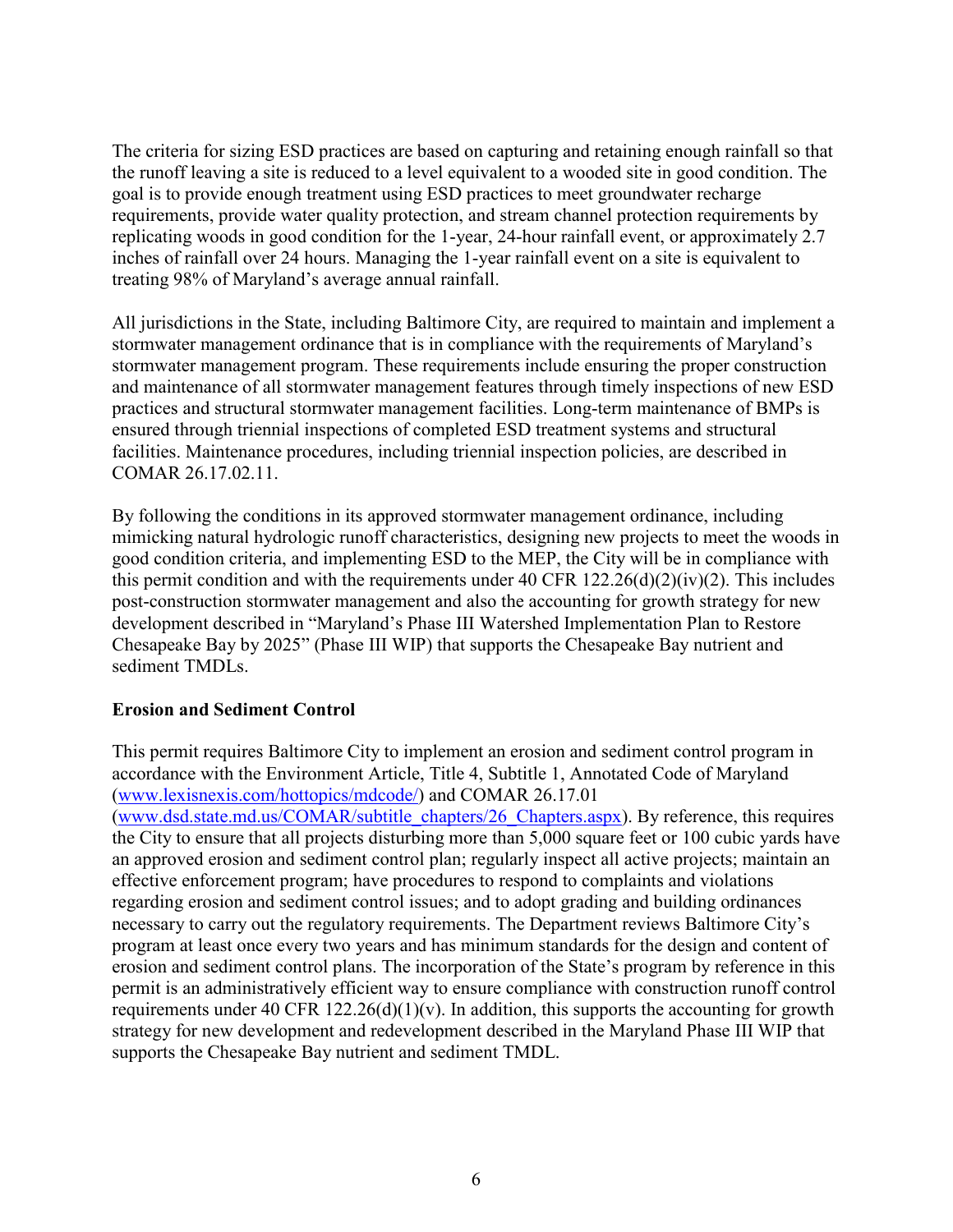### **Illicit Discharge Detection and Elimination**

This permit requires Baltimore City to ensure that all non-stormwater discharges into, through, or from its storm sewer system, when found, are either issued a permit by the Department or eliminated. This is accomplished by maintaining a robust inspection and oversight program, including screening outfalls for dry weather discharges, conducting routine surveys of commercial and industrial areas, and maintaining the ability to take appropriate action when illicit discharges do occur (see PART IV.D.3). This permit creates four new requirements to advance Baltimore City's success at finding and eliminating illicit discharges. These additional requirements represent an increase in effort under the reissued permit. First, Baltimore City is required to review all outfalls in its jurisdiction to prioritize outfall screening locations based on the potential for polluted discharges. The process developed to prioritize outfall screenings must be submitted to the Department for review and approval. Second, the City must submit a plan and schedule for field screening prioritized outfalls for the Department's review and approval. The schedule must include screening a minimum of 150 storm drain outfalls each year to find and to eliminate any new polluted discharges. Each outfall having a dry weather discharge shall be sampled using a chemical test kit. Third, the City is required to maintain procedures for implementing the IDDE program, including investigating complaints and handling enforcement actions. Fourth, the permit includes an explicit requirement to maintain an ordinance under the IDDE program to ensure that the City has the authority to engage in enforcement actions to eliminate discovered illicit discharges. The goal of the enhanced requirements is to increase the number of illicit discharges discovered and eliminated each year. Finding and removing illicit discharges reduces pollutants from entering State waters and results in progress toward meeting State water quality standards and TMDLs. The City also has the option of submitting an alternative program for the Department's approval that methodically identifies, investigates, and eliminates illegal discharges. Baltimore City has successfully implemented an approved alternative program since the late 1990s that uses weekly ammonia screening as a primary field screening technique and a monthly Stream Impact Sampling monitoring program.

### **Property Management and Maintenance**

The City is required to ensure that a Notice of Intent be submitted and a pollution prevention plan developed for all City-owned facilities requiring coverage under the General Discharge Permit for Stormwater Associated with Industrial Activities. For other City-owned properties, this MS4 permit requires the City to develop and implement a good housekeeping plan where the following activities are performed: maintenance or storage of vehicles or equipment; storage of fertilizers, pesticides, landscaping materials, hazardous materials; or any other materials in a position likely to pollute stormwater runoff. These plans include an assessment of the property, focusing on activities that may contaminate stormwater runoff, and the implementation of pollution prevention measures and stormwater BMPs to eliminate or treat any non-stormwater discharges.

This permit expands the requirements of the winter weather management program to reduce the amount of chlorides (deicing salts) entering the stormwater system, a pollutant of emerging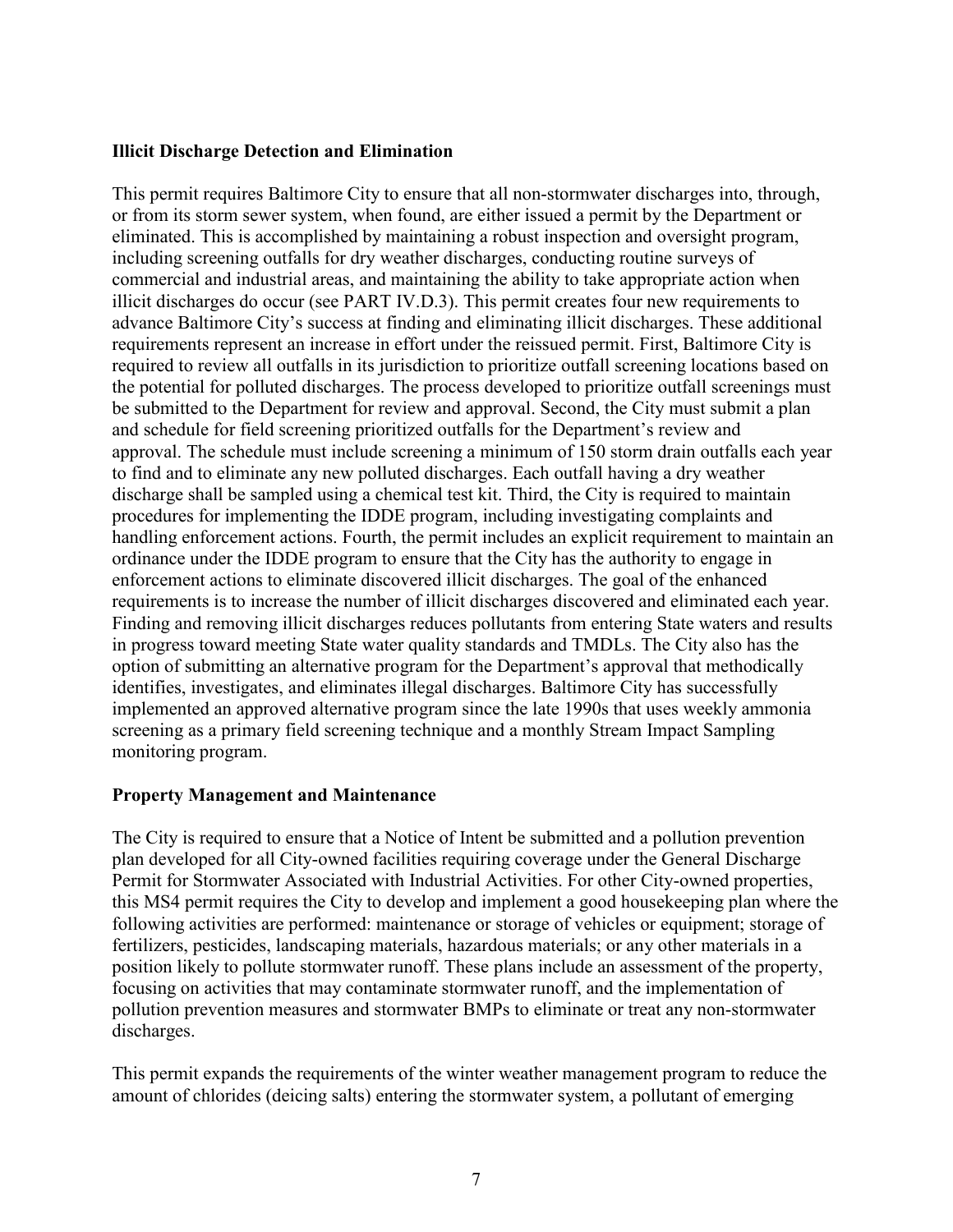concern. The permit requires the City to reduce the use of deicing and anti-icing materials by several methods, including: tracking and reporting of material used, tracking snow amounts; staff training; public education; and evaluation of new equipment technology and methods. Annual staff training shall include operation and proper calibration of snow removal equipment; knowledge and management of deicing and anti-icing materials; and how to improve winter weather management based on information collected during the winter season. The program shall be modeled on the winter weather management program of the Maryland Department of Transportation, State Highway Administration, as described in its annual document, *Maryland Statewide Salt Management Plan, 2019*, or subsequent versions thereof.

This permit further requires the City to continue its efforts to reduce pollutants associated with the maintenance of City properties. Inlet cleaning, street sweeping, and litter pickup programs are all activities currently undertaken by Baltimore City along its roadways. Inlet cleaning and street sweeping shall continue annually in the amounts outlined in Appendix B of the permit, as applicable. Appendix B will be updated annually as required in PART IV.E.8.a. Additionally, the City is required to reduce the use of pesticides, herbicides, and fertilizers along roadways and on City-owned properties (see PART IV.D.4 of the proposed permit).

In addition to permit requirements for implementing the Baltimore Harbor trash TMDL described below, this permit requires a citywide public education program (see below) to support and implement strategies to reduce trash (e.g., litter and floatables) including through recycling. This includes evaluating current trash and litter control efforts and providing public education to aid these efforts (see PART IV.D.5). The permit also requires the City to continue to remove from or prevent from entering its storm drain system 300 tons of trash in the first year of the permit (see PART IV.D.4.e). This amount, which is based on the City's efforts in the prior permit, may be updated annually in accordance with PART IV.E.8.a of the permit.

## **Public Education and Public Outreach**

Baltimore City implements a diverse public education and outreach program that focuses on pollution prevention and includes participation in numerous public and community events to disseminate information regarding pollution prevention. The permit requires the City to implement a program that includes information about, at a minimum, the specific topics (e.g., water conservation, residential SWM implementation and maintenance, litter reduction, pet waste management) related to stormwater management and water quality in the permit (see PART IV.D.5). The City shall provide this information through outreach efforts best suited to the target audiences and must also maintain and promote a website containing locally relevant stormwater management information (see PART IV.D.5.a). This permit also requires the City to conduct a minimum of 15 outreach efforts each year, which may include distributing printed or electronic materials, and conducting targeted workshops on stormwater management for the public. The minimum is based on the City's efforts in the prior permit. Events should be tailored to local efforts and the Department strongly encourages the development of outreach strategies directed at underserved and underrepresented parts of the City. The Department's review of these programs will consider access to materials produced, timing, language, and participation by the diverse communities in the City. The City is further required to maintain a complaint hotline for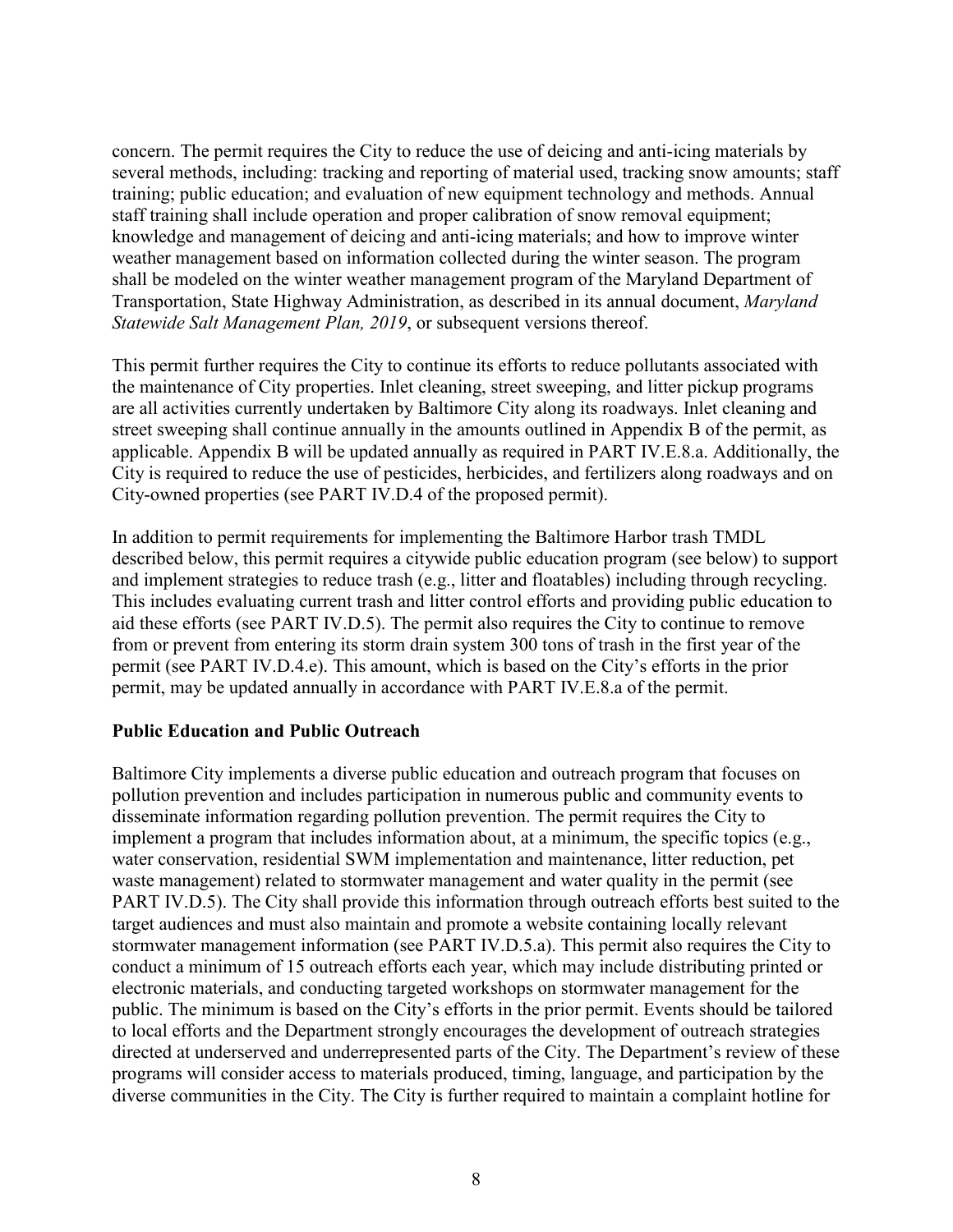residents to report suspected illicit discharges, illegal dumping, and spills (see PART IV.D.5.b). Public education is a necessary component of successful TMDL restoration.

## **Stormwater Restoration for TMDL WLAs**

MS4 permits must require stormwater controls to reduce the discharge of pollutants to the MEP and such other provisions as the Department determines appropriate for the control of such pollutants. Additionally, BMPs and programs implemented pursuant to this permit must be consistent with applicable stormwater WLAs developed under EPA established or approved TMDLs.

Under the previous permit, Baltimore City conducted a systematic assessment of water quality for each watershed within its jurisdiction to identify sources of pollutants in stormwater runoff and link them to specific water quality impacts. These watershed assessments included detailed water quality analyses, identified opportunities for water quality improvement, and were used as the basis for developing and implementing restoration plans to control stormwater discharges. As a result of these assessments, the City developed implementation plans for each TMDL to be subsequently approved by the Department. The City provides annual updates to this plan that must be continued under this permit. Where additional information is still needed for the Department's approval of any of the City's TMDL implementation plans, there is a requirement to provide this information in year one of the permit.

When new TMDLs are established or approved, Baltimore City is required by this permit to include strategies to meet these TMDLs by proposing a TMDL implementation plan and submitting this plan to the Department for review within one year of EPA's establishment or approval of the TMDL. This permit also requires the City to document the annual progress for all Chesapeake Bay and local TMDL implementation plans, approved by the Department, through monitoring and modeling of estimated net change in pollutant loads. Over the permit term, Baltimore City must evaluate and update the benchmarks and specific stormwater BMPs that need to be implemented, in an iterative and ongoing process to ensure that water quality targets and WLAs are met.

This permit incorporates a list of BMPs the City is required to complete in Year 1 of the permit. The BMPs in the City's Year 1 BMP Portfolio (Appendix B of the permit) are linked to the Citywide Stormwater TMDL Implementation Plan. As part of each year's annual report, the City will propose a new list of BMPs to be implemented in the following year.

### Impervious Acre Restoration

The Department uses an impervious acre restoration metric as a surrogate for measuring progress toward all nutrient and sediment-related TMDLs. Impervious acre restoration represents direct or equivalent stormwater runoff treatment to the MEP. Upland stormwater BMPs, implemented according to the criteria described in Chapters 3 and 5 of the 2000 Maryland Stormwater Design Manual (Manual), provide direct impervious area treatment, removing pollutants in runoff associated with these impervious areas. An equivalent impervious acre (EIA) credit has been developed for alternative BMPs such as street sweeping, tree planting, stream restoration, and the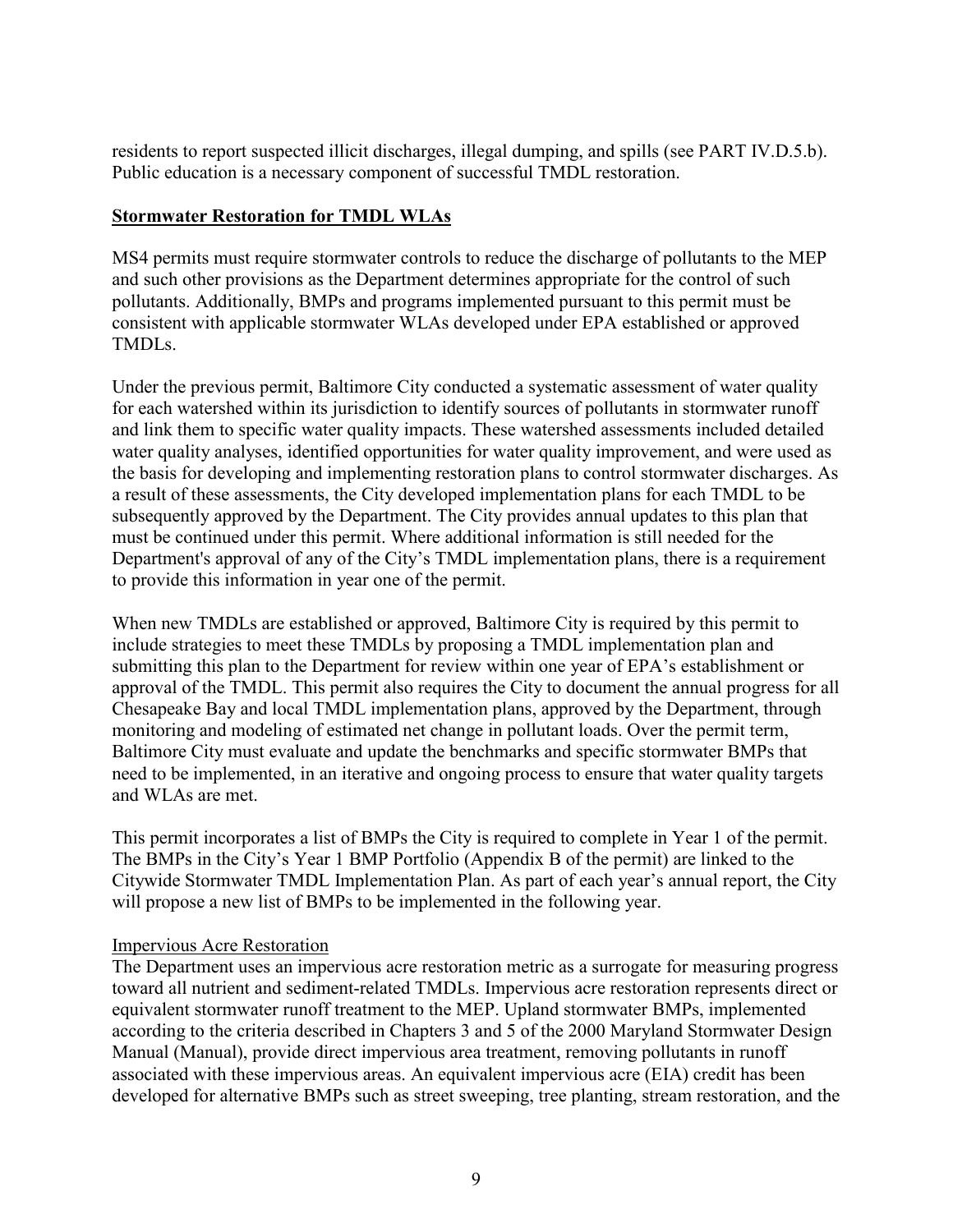elimination of discovered nutrient discharges from grey infrastructure, among other approved practices. The EIA is based on reducing urban pollutant loads until they mimic the runoff from forest land cover. In addition, progress toward each specific TMDL WLA is reported by the City as part of the annual report.

#### Impervious Acre Accounting

In the 2020 Accounting Guidance, the Department provides updated information on how to calculate and report impervious area restoration and pollutant load reductions. The 2020 Accounting Guidance incorporates the Phase 6 Chesapeake Bay Watershed Model, new and updated BMPs approved by the CBP expert panels, an expansion of BMPs that also provide multiple benefits (e.g., increased climate resilience and green infrastructure credits), and nutrient trading options. The nutrient load reductions for these BMP options are consistent with those used in Maryland's Phase III WIP and the resulting 2025 nutrient load targets. The 2020 Accounting Guidance was developed with the contributions of environmental non-governmental organizations, MS4 jurisdictions, State agencies, and EPA, and supersedes the 2014 Accounting Guidance.

Baltimore City may acquire Nutrient Credits for Total Nitrogen (TN), Total Phosphorus (TP), and Total Suspended Solids (TSS) in accordance with COMAR 26.08.11 to meet its impervious acre restoration requirement in PART IV.E.5 of this permit. For acquiring Nutrient Credits in place of impervious acre restoration, an equivalent impervious acre is based on reducing 18.08 pounds of TN, 2.23 pounds of TP, and 8,046 pounds of TSS. These values reflect the difference in pollutant unit loads between aggregate impervious (i.e., impervious road and non-road surfaces) and the statewide average true forest land covers as estimated by the Phase 6 Chesapeake Bay Watershed Model.

The Department developed an MEP analysis methodology with a set of metrics to assist Baltimore City in determining what level of restoration activity is achievable. The Department developed the MEP analysis methodology with input from the University of Maryland's Environmental Finance Center, which provided important national background, research, and recommendations. The MEP analysis methodology took into consideration Baltimore City's financial and physical capacities and limitatiofns for implementing a comprehensive suite of restoration BMPs and stormwater management programs toward meeting the Chesapeake Bay TMDLs. For example, included was a fiscal analysis incorporating median household income (MHI), willingness to pay, socioeconomic considerations, and the cost of operations and maintenance. Also included was a physical capacity analysis incorporating limitations and constraints on project scheduling, the procurement process and its impact on timing, the budget approval process, and the availability of qualified contractors. Considering the fiscal and physical capacity, the City generated a list of restoration BMPs and programs (i.e., BMP Portfolio) for implementation under this permit. The BMP Portfolio along with a justification narrative was submitted to inform the Department's determination as to the level of effort required for the City to meet the MEP standard. Based on discussions with the City regarding the justification narrative and BMP Portfolio, and comparison with the pace of past restoration trends, the Department determined that proposed restoration of 3,696 acres is achievable. Baltimore City has the option to trade nutrient credits to meet its restoration requirement.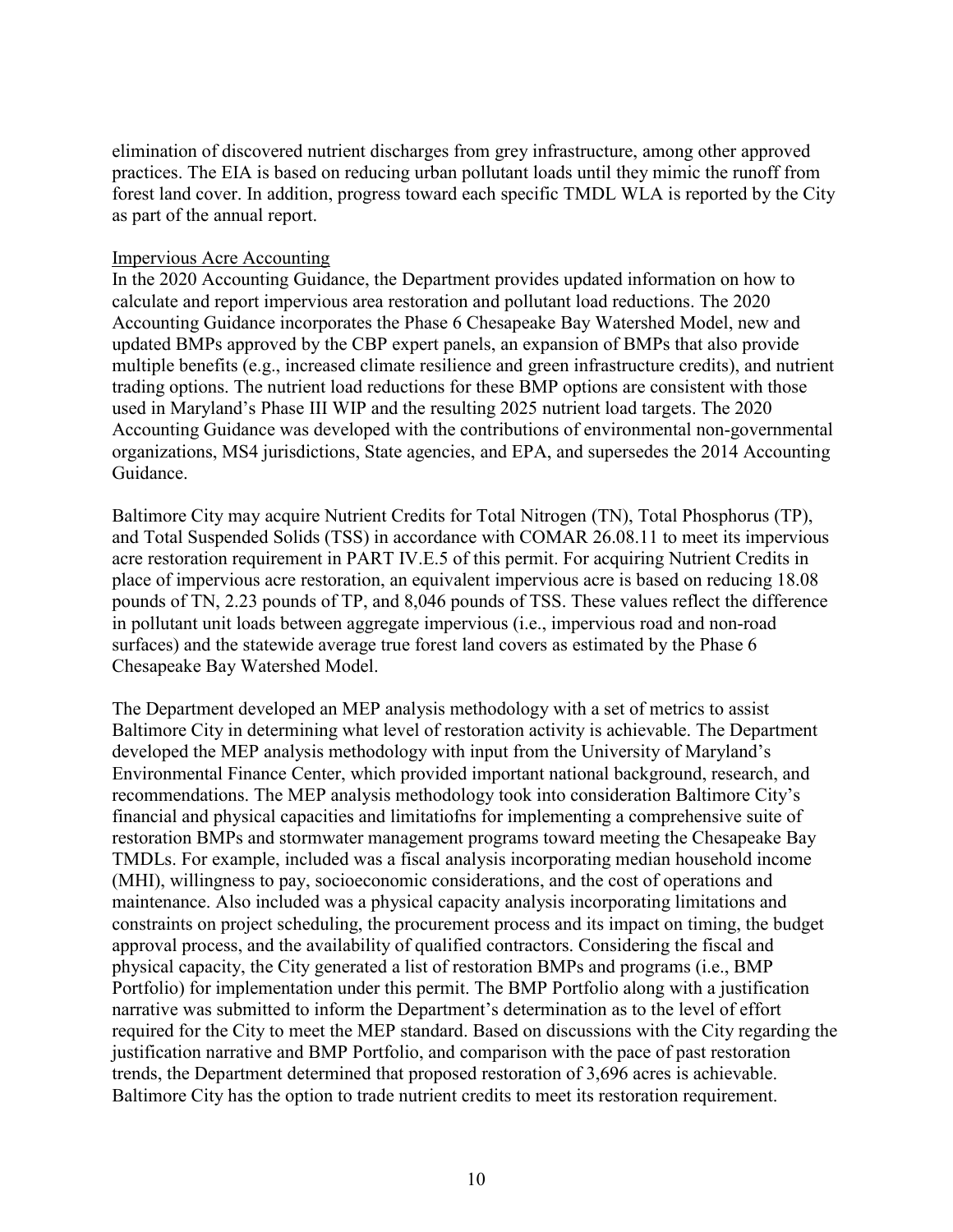However, the maximum allowable credits obtained from trades with wastewater treatment plants cannot exceed 10% of the City's restoration requirement, or 369 acres.

Baltimore City has continued to implement restoration projects since completing the requirements of the previous permit. The impervious acres restored through these efforts will receive credit toward meeting the requirements found in this permit. To ensure a steady rate of progress during the permit term, cumulative benchmarks are included in the permit in the Stormwater Restoration section in Table 1. The cumulative benchmarks were developed by using the information presented in the BMP Portfolio and adjusting the cumulative percentages so that implementation would progress to restore 3,696 impervious acres by the end of the permit term. Baltimore City's restoration requirement is greater than the two percent per year Phase III WIP restoration goal by 1,551 impervious acres, advancing the achievement of all Phase I large MS4 permittees to cumulatively exceed the two percent per year Phase III WIP restoration goal.

Baltimore City will provide continual outreach to the public regarding the development of new TMDL stormwater implementation plans. This permit requires the City to provide notice of its procedures for the public to obtain information and offer comment on the assessments and plans for new TMDLs. A minimum 30-day comment period is required prior to finalizing any assessments or plans, as well as a summary in annual reports of how the City addressed or will address any material comment received from the public.

## **Progress Toward Nutrient and Sediment TMDL WLAs**

The impervious acre restoration requirements and associated pollutant reductions described in Baltimore City's MS4 permit are consistent with the Phase III WIP, and with local TMDL implementation strategies. According to the Phase III WIP, "[r]ecent MS4 implementation and trend analysis indicates" that in aggregate Phase I MS4s "should be capable of annually restoring two percent of their impervious surface areas that currently have little or no stormwater treatment". This level of implementation was then used to estimate nutrient pollutant load reductions for Baltimore City and the State's other Phase I large MS4s. The Department's decision to require the restoration of 3,696 impervious acres in this permit incorporates the need to be consistent with the Phase III WIP and make significant and continued progress toward achieving the Chesapeake Bay's WLAs as well as local nutrient and sediment TMDLs.

## Trash TMDL WLAs

Baltimore City is required to annually reduce a cumulative 217,495 pounds of trash from three separate watersheds and report on the ongoing efforts to meet the requirements of the Baltimore Harbor Trash TMDL as part of the Citywide Stormwater TMDL Implementation Plan described above (see PART IV.F.3.d). The permit requires the City to report progress toward implementing practices and projects to achieve the Baltimore Harbor trash allocation. This includes reporting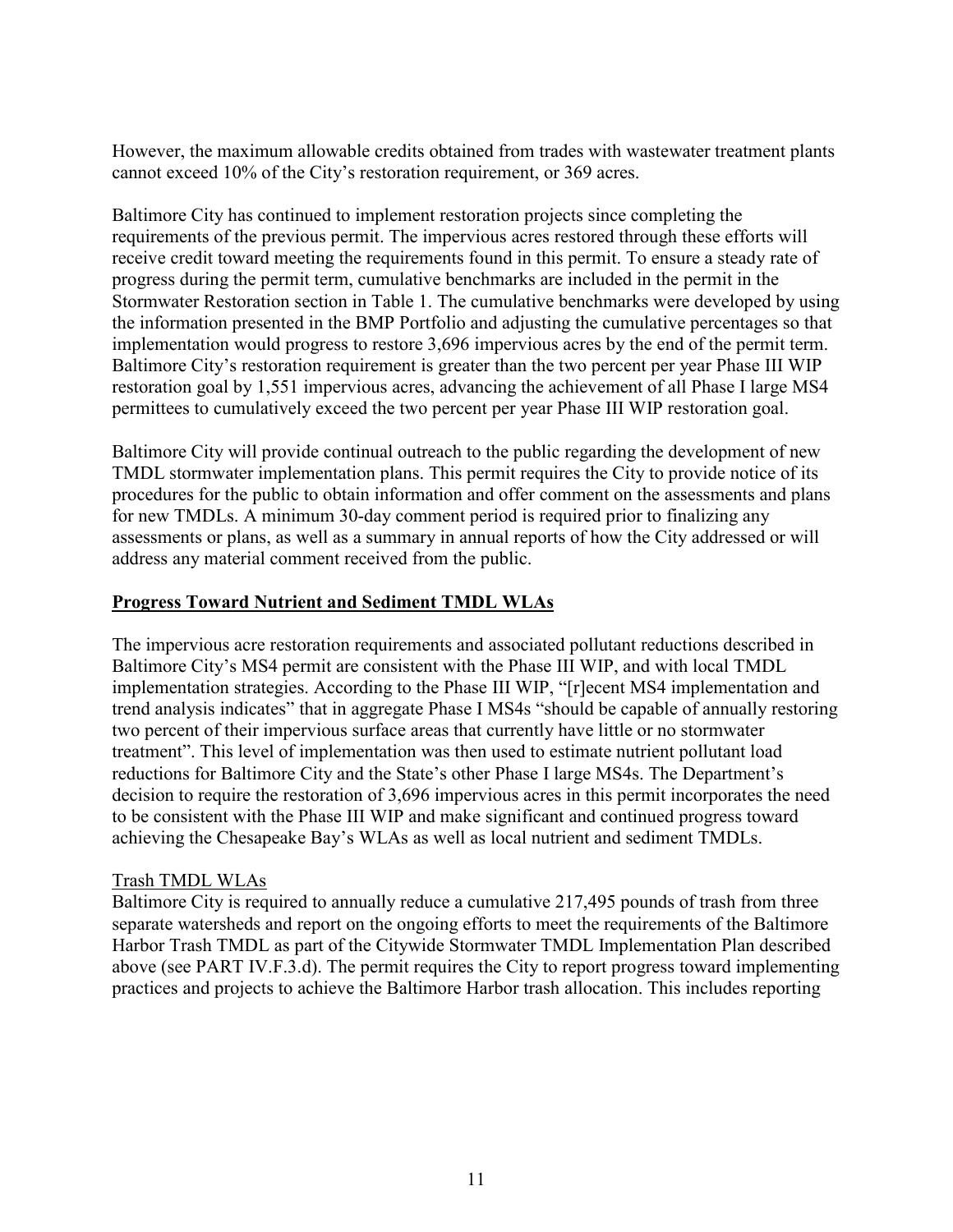on efforts to reduce trash and meet trash WLAs, effectiveness of public education and outreach efforts, and any modifications necessary to improve source reduction and proper disposal.

#### Bacteria TMDL WLAs

With respect to bacteria TMDLs, the implementation of WLAs is best addressed by eliminating bacteria at its source. Monitoring is necessary to identify the specific sources of bacteria in a watershed. To accomplish this, Baltimore City is required to perform bacteria trend monitoring for wildlife and domestic animal sources throughout its jurisdiction under this permit (PART IV.G.2.ii). Additionally, IDDE permit conditions require the screening of outfalls for dry weather flows (PART IV.D.3.b) to identify illicit discharges, including sanitary sewer contributions that may contain bacteria from human sources. The Department has determined that the combination of these two required monitoring and screening programs are adequate to ensure progress toward implementation of all relevant bacteria WLAs within the City for this permit term.

### PCB TMDL WLAs

The City is required to develop a source tracking monitoring plan for all PCB TMDL WLAs where watershed reductions are required to meet water quality standards (PART IV.G.3). Baltimore City shall submit results and provide updates annually on its monitoring efforts. This is currently the most effective and efficient means of locating sources of PCBs in the landscape and reducing loads to a waterbody.

### **Assessment of Controls**

### **BMP Effectiveness Monitoring**

The Chesapeake Bay Program partnership has determined that intensive monitoring on a small watershed scale where restoration efforts are being implemented is necessary to inform successful adaptive management. To support this initiative, Baltimore City's permit requires one of two monitoring options. If the City chooses, it may continue intensive monitoring and build upon past monitoring efforts at the Moore's Run watershed. Alternatively, the City may choose and submit for approval a new location to assess the effects of a BMP installed for restoration. This option requires chemical, biological, and physical monitoring be used to assess small watershed restoration efforts, document BMP effectiveness and PCB monitoring, and calibrate water quality models. The *2020 MS4 Monitoring Guidelines: BMP Effectiveness and Watershed Assessments* (hereafter 2020 Monitoring Guidelines) provides technical information on the implementation of an acceptable monitoring program. The minimum criteria for chemical, biological, and physical monitoring are as follows:

Chemical Monitoring: Twelve storm events shall be monitored per year in the selected watershed. Discrete samples of stormwater flow representative of each storm event shall be collected at the monitoring stations for developing event mean concentrations (EMC) for the following pollutants: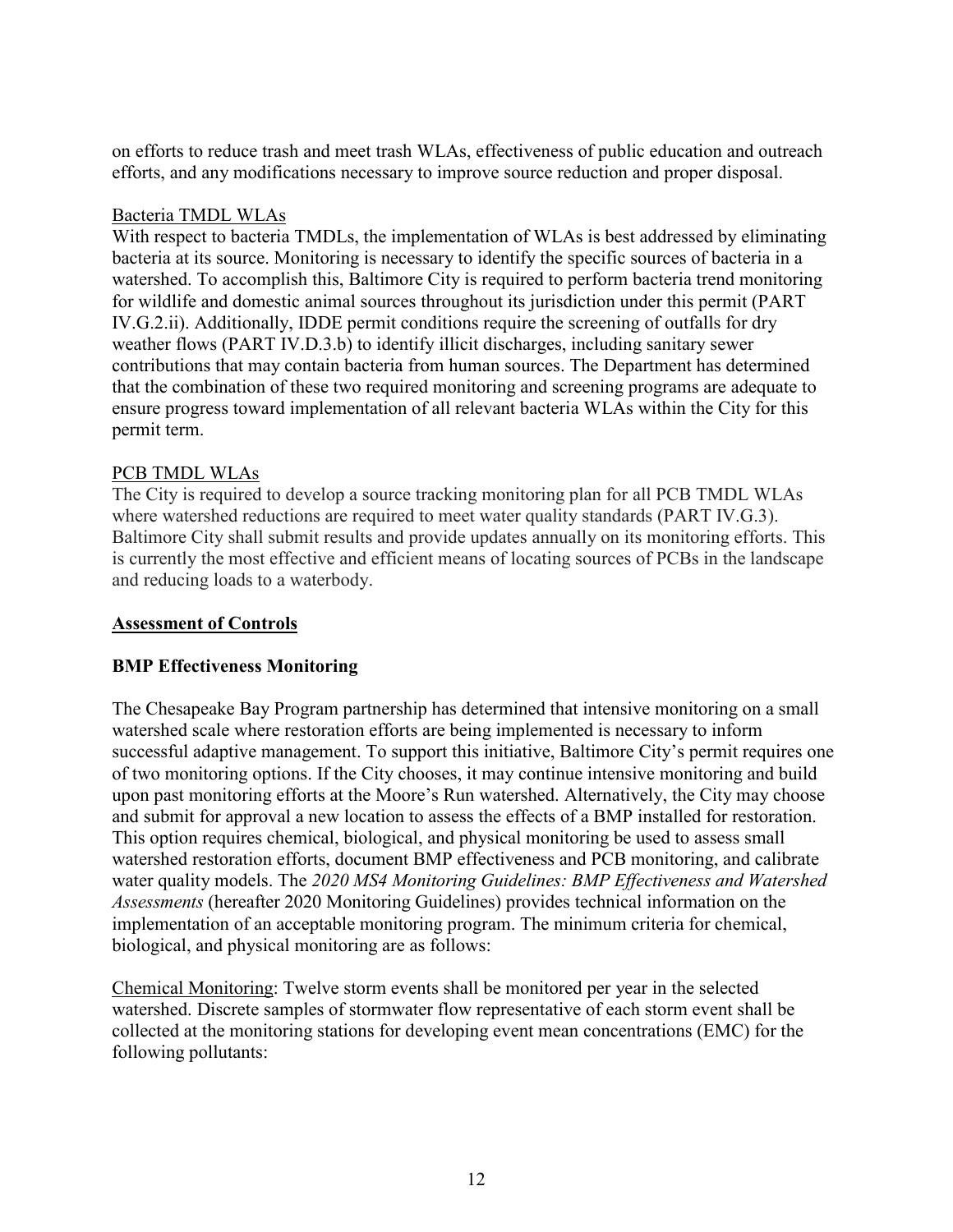Biochemical Oxygen Demand (BOD5) or Total Organic Carbon (TOC) Total Nitrogen (TN) Nitrate plus Nitrite Total Ammonia (sewer signal) Total Suspended Solids *E. coli* or *Enterococcus* Total Phosphorus Orthophosphate Chloride

Continuous measurements are also required for temperature, pH, discharge (flow), turbidity, and conductivity. Several parameters included in previous permits (e.g., copper, zinc) have been removed because their detection rates and concentrations are low, and there are no local TMDLs for these parameters.

Biological Monitoring: Benthic macroinvertebrate samples are required to be gathered each spring for gauging the biological response to stormwater discharges. A stream habitat assessment is also required using techniques defined by the EPA using Rapid Bioassessment Protocols (RBP), Maryland Biological Stream Survey (MBSS), or other similar method approved by the Department.

Physical Monitoring: A geomorphologic stream assessment is required and includes an annual comparison of permanently monumented stream channel cross-sections and the stream profile. A hydrologic and/or hydraulic model is required in the fourth year of the permit to analyze the effects of rainfall; discharge rates; stage; and, if necessary, continuous flow on channel geometry.

Continuous Flow Measurements: Flow measurements are required at the monitoring locations and will be used to estimate annual and seasonal pollutant loads and reductions, and for the calibration of watershed assessment models. Additionally, the City is required to provide a combined analysis of the chemical, biological, and physical monitoring results for the approved watershed.

The City alternatively may choose to collaborate with the Department in a Pooled Monitoring Advisory Committee (PMAC) administered by the Chesapeake Bay Trust. The committee will determine criteria for research proposals that address key questions pertaining to the cumulative impacts of watershed restoration and the effectiveness of specific restoration practices. All PMAC participants will determine monitoring needs, select appropriate studies, and contribute funding for specific projects that address permit requirements related to BMP effectiveness monitoring in a small watershed.

### **City Watershed Assessment Monitoring**

The City is also required to select one of two available strategies for city-wide watershed assessment and trend monitoring. The City may choose to submit a comprehensive plan to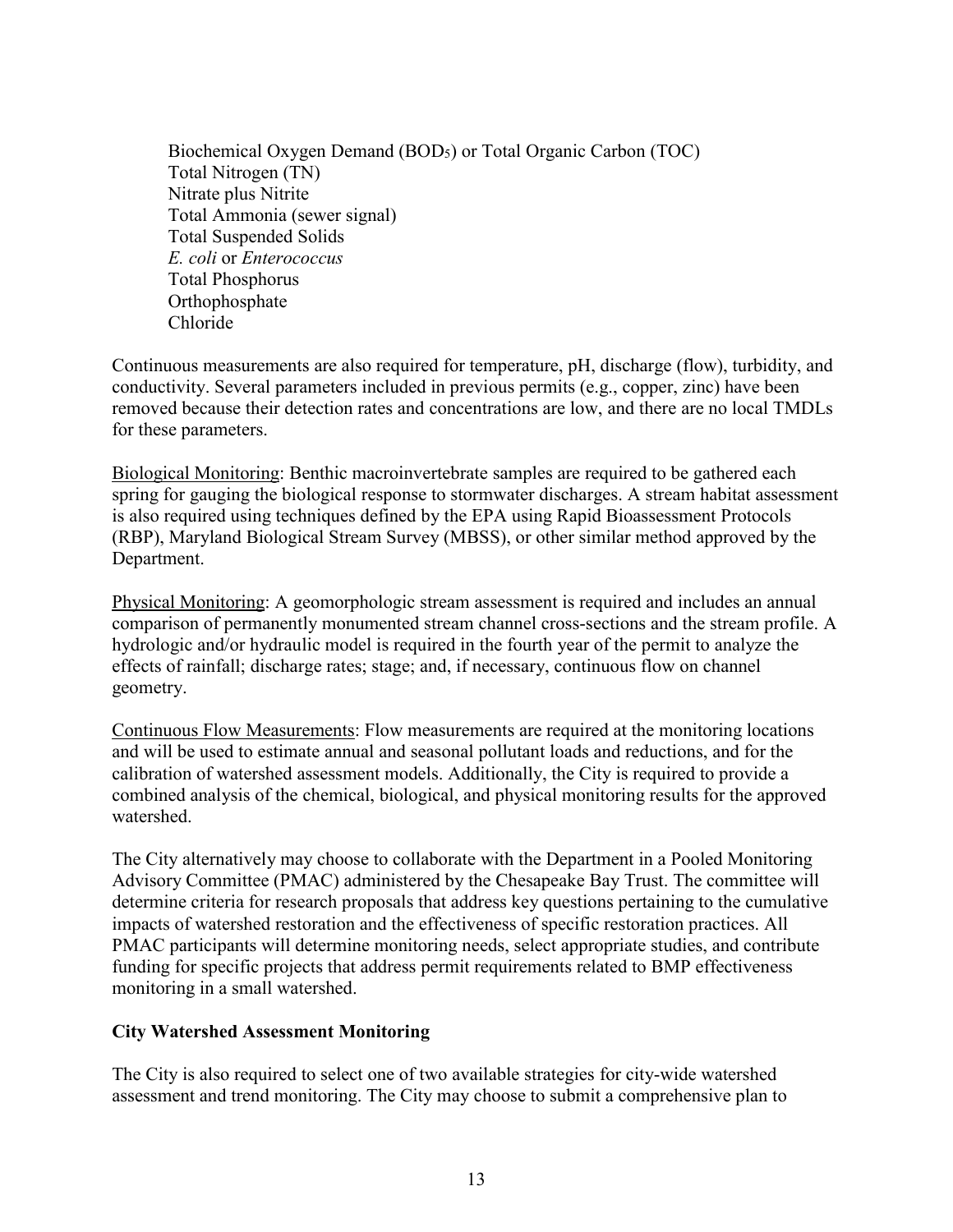monitor trends in biological, bacteria, and chloride impairments. This includes monitoring biota, habitat assessment, and bacteria (*E. coli*, *Enterococcus*, or fecal coliform), and an assessment of chloride by measuring conductivity as a surrogate. Alternatively, the City may choose to accomplish this requirement through participation in the PMAC with an annual monetary contribution.

The City is also required to develop a source tracking monitoring plan for all PCB TMDL WLAs where watershed reductions are required to meet water quality standards. Baltimore City shall submit results and provide updates annually on the monitoring efforts. This is currently the most effective and efficient means of locating sources of PCBs in the landscape and reducing loads to a waterbody.

### **Special Programmatic Conditions**

Baltimore City is required to offset any additional loads through Maryland's Accounting for Growth policies and procedures as articulated through Chesapeake Bay milestone achievement. Baltimore City shall reflect these policies, programs, and implementation as part of its net WLA accounting. The City will further continue to work toward the completion of the State's Water Resources Element as required by the Maryland Economic Growth, Resource Protection and Planning Act of 1992 (Article 66B, Annotated Code of Maryland). The projects and programs proposed under this permit, as well as those implemented during the City's previous stormwater permits and as part of the other State and local regulations all work toward meeting these conditions.

### **Enforcement and Penalties**

This permit regulates the discharge of stormwater into, through, or from Baltimore City's municipal separate storm sewer system. It also requires the City to take all reasonable steps to minimize or prevent discharges that are in violation of permit conditions. Failure to comply with a permit is a violation of the CWA and is grounds for enforcement action; penalty assessment; permit termination, revocation, or modification; or denial of a permit renewal application.

EPA affirmed in the preamble to its Municipal Separate Storm Sewer System Phase II Stormwater Rule (FR Vol. 64, No. 235, 68731) that water quality-based controls, which are implemented through the iterative process defined herein as the terms and conditions of the City's permit, are appropriate for the control of the discharge of pollutants into, through, or from the City's municipal separate storm sewer system and will result in reasonable progress toward attainment of water quality standards for this permit term. Successive iterations of the mix of BMPs and measurable goals will be driven by the objective of ensuring maintenance of water quality standards.